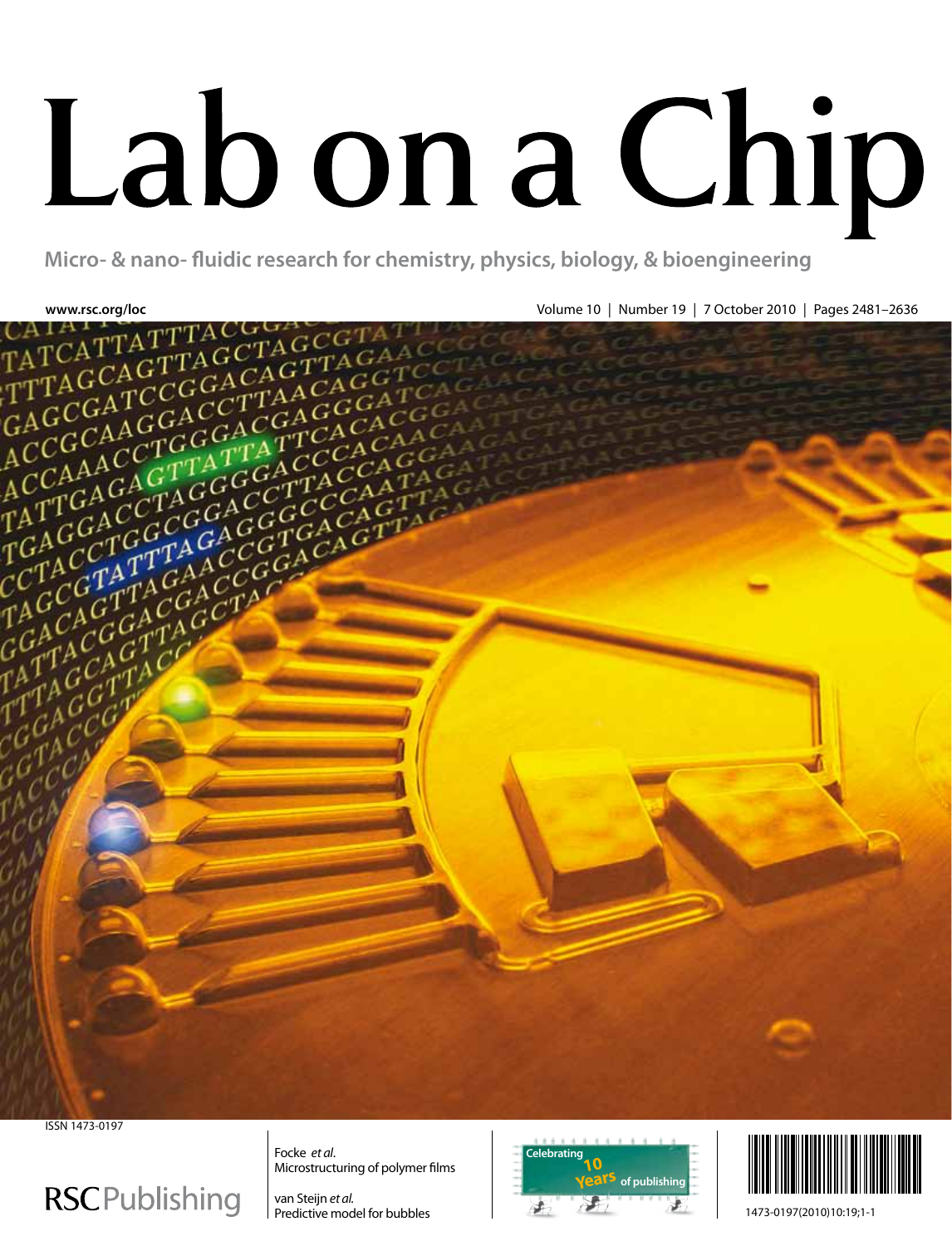## Microstructuring of polymer films for sensitive genotyping by real-time PCR on a centrifugal microfluidic platform

Maximilian Focke,<sup>a</sup> Fabian Stumpf,<sup>a</sup> Bernd Faltin,<sup>a</sup> Patrick Reith,<sup>a</sup> Dylan Bamarni,<sup>a</sup> Simon Wadle,<sup>a</sup> Claas Müller,<sup>bc</sup> Holger Reinecke, <sup>bcd</sup> Jacques Schrenzel,<sup>ef</sup> Patrice Francois,<sup>e</sup> Daniel Mark,<sup>d</sup> Günter Roth,<sup>ad</sup> Roland Zengerle<sup>\*acd</sup> and Felix von Stetten<sup>ad</sup>

Received 8th April 2010, Accepted 15th June 2010 DOI: 10.1039/c004954a

We present a novel process flow enabling prototyping of microfluidic cartridges made out of polymer films. Its high performance is proven by implementation of a microfluidic genotyping assay testing 22 DNA samples including clinical isolates from patients infected by methicilin-resistant Staphylococcus aureus (MRSA). The microfluidic cartridges (disks) are fabricated by a novel process called microthermoforming by soft lithography ( $\mu$ TSL). Positive moulds are applied allowing for higher moulding precision and very easy demoulding when compared to conventional microthermoforming. High replication accuracies with geometric disk-to-disk variations of less than 1% are typical. We describe and characterise fabrication and application of microfluidic cartridges with wall thicknesses <188 mm thus enabling efficient thermocycling during real-time polymerase chain reaction (PCR). The microfluidic cartridges are designed for operation in a slightly modified commercial thermocycling instrument. This approach demonstrates new opportunities for both microfluidic developments and well-established laboratory instruments. The microfluidic protocol is controlled by centrifugal forces and divides the liquid sample parallely into independent aliquots of 9.8  $\mu$ l (CV 3.4%, N = 32 wells). The genotyping assays are performed with pre-stored primers and probes for real-time PCR showing a limit of detection well below 10 copies of DNA per reaction well  $(N = 24$  wells in 3 independent disks). The system was evaluated by 44 genotyping assays comprising 22 DNA samples plus duplicates in a total of 11 disks. The samples contained clinical samples of seven different genotypes of MRSA as well as positive and negative controls. The results are in excellent agreement with the reference in microtubes.

### Introduction

The field of lab-on-a-chip<sup>1,2</sup> is very application-oriented and aims at integration of new assays and thus enhanced utility for users in laboratories<sup>3</sup> or at the point of care.<sup>4</sup> The fabrication of microfluidic chips made of polymers is already well-established,<sup>5</sup> especially by employing elastic materials like polydimethylsiloxane6 (PDMS) or thermoplastic materials.<sup>7</sup> The latter are frequently processed by either hot embossing<sup>8</sup> or injection moulding<sup>9</sup> which allows high throughputs and thus cost-efficient mass production. Apart from that, processes like blow moulding and thermoforming<sup>10</sup> of thermoplastic foils are massively employed in industrial sectors like food<sup>11</sup> and pharmaceutical<sup>12</sup> packaging. However, their impact on microfabrication and application of

f Clinical Microbiology Laboratory, University of Geneva Hospitals, Rue Gabrielle-Perret-Genti 4, 1211 Geneva 14, Switzerland

lab-on-a-chip systems has been modest up to now although particularly the use of thermoplastic foils promises particularly attractive benefits for developers and users.<sup>13</sup> For instance, microthermoforming uniquely enables fabrication of threedimensional, almost uniformly thin-walled structures.<sup>14</sup> Thin walls are particularly important for efficient thermal cycling as required in PCR.<sup>15</sup> The time for heat transfer through a foil can be described by the diffusion equation and is inversely proportional to the square of the foil thickness.<sup>16</sup> Additionally, the low mass of foil-based cartridges leads to a low moment of inertia. This is beneficial in centrifugal microfluidics where rotational acceleration and deceleration are used for liquid handling.17,18

The principles of microthermoforming are well described, e.g. by Truckenmüller  $et$  al.<sup>19,20</sup> So far, the capabilities of this process are limited because replication of delicate structures like sharp corners and defined edges was found to be unattainable.<sup>14</sup> This is particularly true for so-called negative (female) moulds that can be used to pattern the later outside of microfluidic geometries. A suitable workaround is application of so-called positive (male) moulds. These are distinguished from negative moulds by their elevated structures that pattern the later inside of microfluidic channel geometries. We have recently pioneered in microthermoforming of polymer foils with such positive moulds.<sup>21</sup> However, these moulding tools were fabricated by complex and time-consuming UV-LIGA and electroplating.<sup>22</sup>

In order to overcome all these drawbacks and to provide sufficiently microstructured polymer foils for microfluidic applications,

a Laboratory for MEMS Applications, Department of Microsystems Engineering (IMTEK), University of Freiburg, Georges-Koehler-Allee 106, 79110 Freiburg, Germany. E-mail: zengerle@imtek.de

<sup>&</sup>lt;sup>b</sup>Laboratory for Process Technology, Department of Microsystems Engineering (IMTEK), University of Freiburg, Georges-Koehler-Allee 106, 79110 Freiburg, Germany

<sup>&</sup>lt;sup>c</sup>Centre for Biological Signalling Studies (bioss), University of Freiburg, Germany

<sup>&</sup>lt;sup>d</sup>HSG-IMIT, Wilhelm-Schickard-Straße 10, D-78052 Villingen-Schwenningen, Germany

e Genomic Research Laboratory, University of Geneva Hospitals, Rue Gabrielle-Perret-Genti 4, 1211 Geneva 14, Switzerland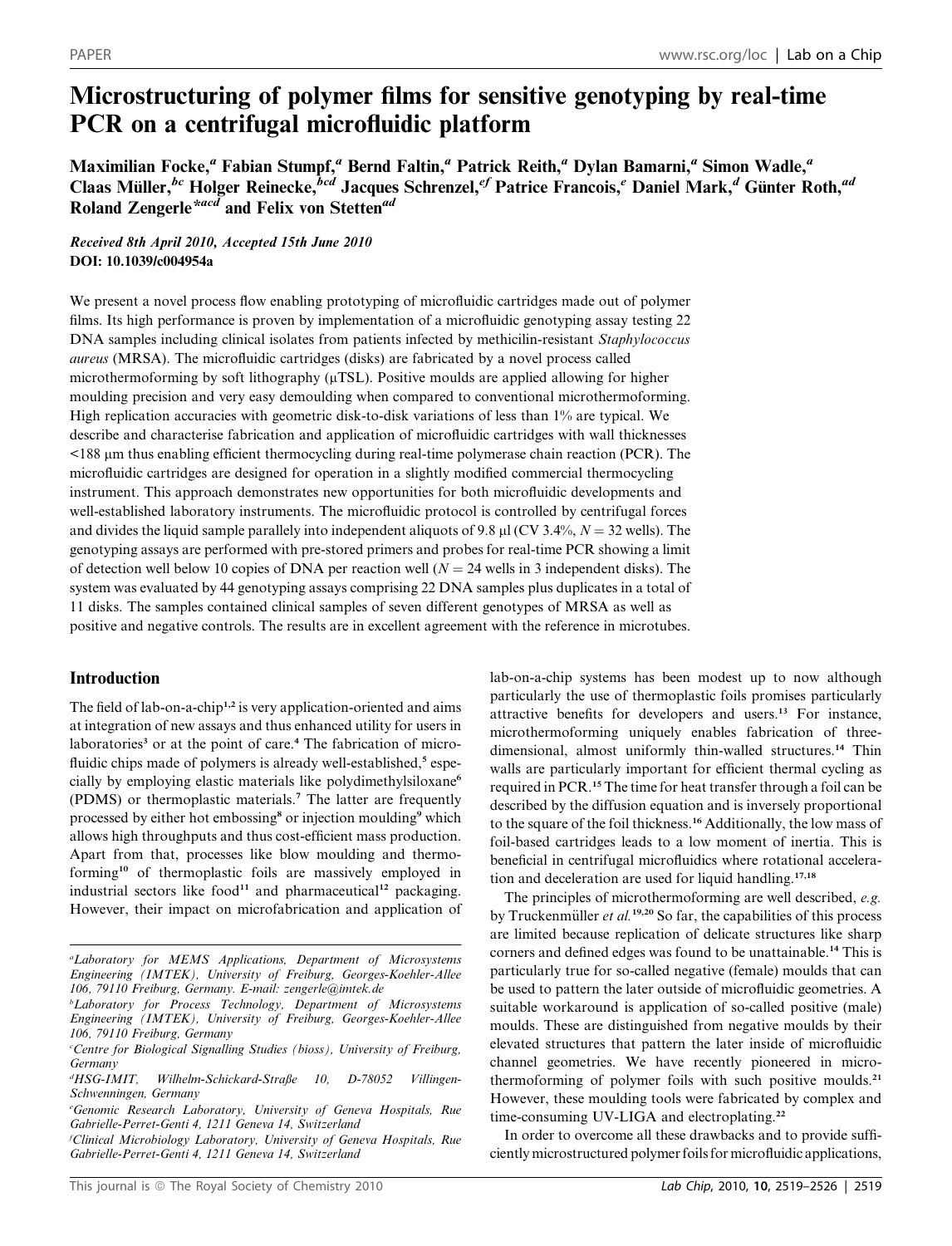we developed the approach of microthermoforming by soft lithography  $(\mu$ TSL) that applies elastic positive moulds known from conventional soft lithography.23,24 A master tool is cast with PDMS which is used as mould insert for microthermoforming. Due to the flexibility of both the cast PDMS mould and the foil, demoulding is possible even with orthogonal walls and without the need for draft angles or bevels.<sup>25</sup> This feature is crucial for facilitation and acceleration of construction and fabrication of master tools.

In this paper we explain how such cartridges (disks) can be fabricated by the  $\mu$ TSL approach. Furthermore, we demonstrate genotyping by real-time PCR on a centrifugally actuated microfluidic disk. The assay is performed with pre-stored specific primers and probes as well as clinical, genomic DNA samples that were isolated and purified from swabs of patients infected with methicilin-resistant strains of Staphylococcus aureus (MRSA).

The microfluidic cartridges are particularly designed for integration in a slightly modified commercial thermocycling device (Rotor-Gene 2000 by Corbett Research Pty Ltd, now Qiagen GmbH). This standard lab instrument is thus ''upgraded'' by microfluidic process integration and automation. The approach of upgrading commercial laboratory equipment is intended to drastically facilitate development and commercialisation of labon-a-chip applications and is expected to largely increase market acceptance. In fact, researchers and developers usually engineer both a microfluidic chip and an appropriate processing or readout instrument.<sup>26,27</sup> Also most manufactures of commercial lab-on-a-chip systems like Agilent (2100 Bioanalyzer) or 3M (Integrated Cycler) chose the same approach so far. Examples for the upgrading approach<sup>28,29</sup> are hardly found although commercial devices like thermocyclers, fluorometers or lab centrifuges could efficiently be enhanced by microfluidics.

### Experimental setup

### Disk design

Our foil cartridges (Fig. 1a) are circularly shaped disks and designed for centrifugal microfluidics. Each disk comprises four

identical and independent segments. Each segment (Fig. 1b) has an inlet chamber that is connected to a sloping feed channel with finger-like metering chambers. Distribution of the sample liquid can be improved by the slope of the channel. As a consequence, metering chambers become wider with decreasing length in order to keep the metering volume constant.

On the outer diameter, there are eight reaction wells and a reservoir for waste liquid. Each metering chamber is separated from the adjacent reaction well by a passive, centrifugo-pneumatic valve.<sup>30</sup> Air displacement by liquid flow is realised by a closed-loop ventilation. The full disk diameter is 130 mm.

The disks are designed for application in a Rotor-Gene 2000 thermocycling instrument. Its heating and cooling mechanism is based on convection of hot and cold air, respectively. Therefore, the disks require through holes to allow for sufficient air circulation (Fig. 1a). In its standard configuration, up to 72 PCR microtubes are inserted in a rotary holder that constantly rotates around an axis. Real-time detection of fluorescence signals takes place under rotation and is realised by excitation from underneath and a sideward detection unit. The modification of the instrument refers to an additional relay to increase the rotational speed discretely from standard 6.6 to 27.2 Hz. Further, the microtube holder is replaced by a custom-made, light-weight adaptor for fixation and alignment of microfluidic disks in the device (Fig. 2).

### Fabrication process

In order to fabricate a microfluidic cartridge, a computer aided design (CAD) is generated (AutoCAD, Autodesk). The CAD drawing is transferred to a milling machine (Minimill, Minitech) to process a 4.0 mm thick polymethylmethacrylate (PMMA) plate.<sup>31</sup> The milled PMMA master is cast with a special grade of PDMS (Elastosil RT-607, Wacker Chemie) and cured at 80 °C for 30 minutes (Fig. 3a). After demoulding, the PDMS mould has a thickness of 3.5 mm plus the elevated (positive) structures of the milled (negative) PMMA master. In order to obtain



Fig. 1 Design of the foil cartridge. (a) Photograph of a foil disk (reaction wells are highlighted with a dye, contours of through holes for air flow are indicated as dashed lines); and (b) CAD drawing of a segment with microfluidic elements, sense of rotation  $\vec{\omega}$  and characteristic geometries (widths A and B, length L, and cross-section  $C-C'$ ).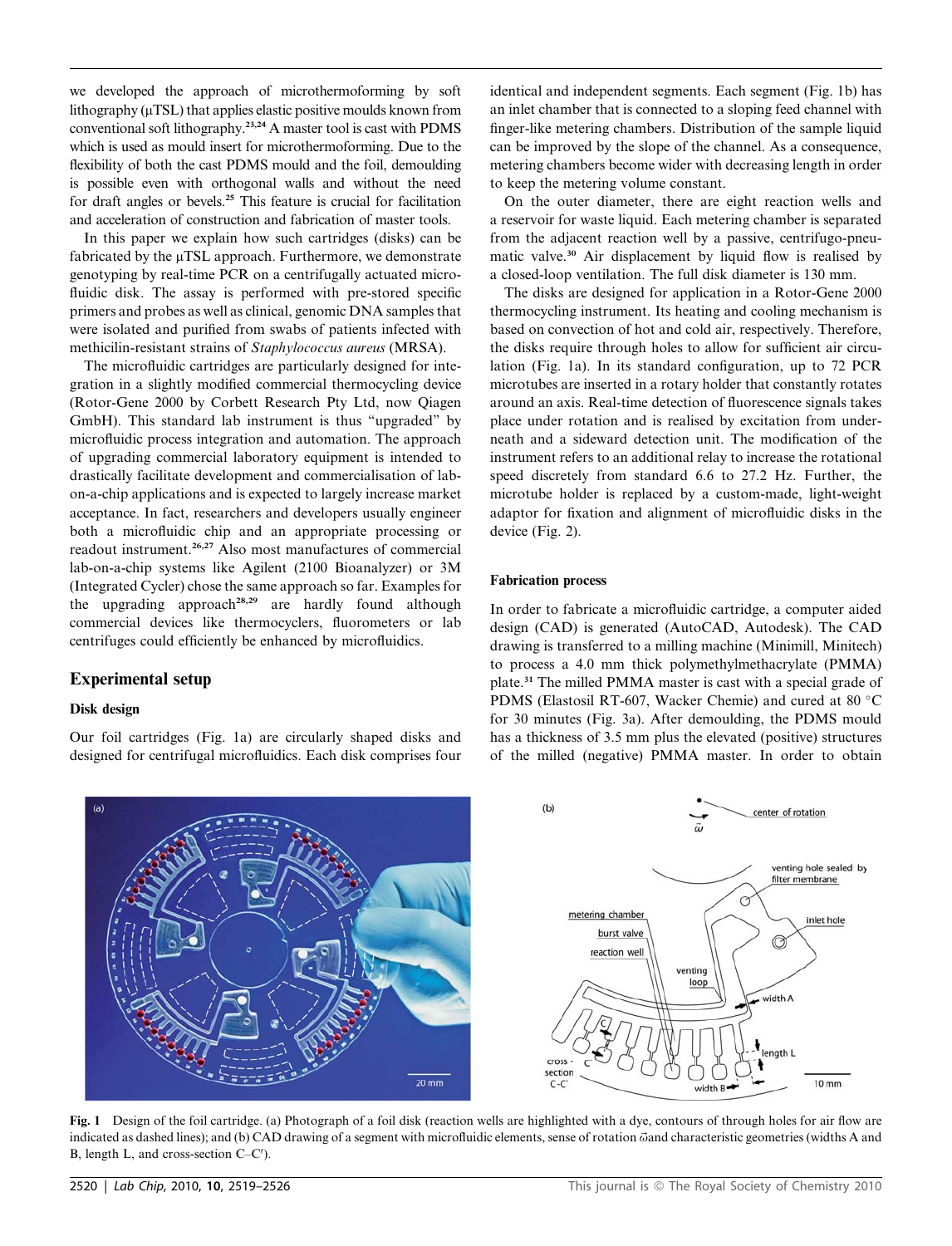

Fig. 2 Assembly of the microfluidic foil cartridge in the modified centrifugal thermocycler Rotor-Gene 2000 (open top cover position).

a defined condition of the tool, it is post-cured at 200  $\,^{\circ}$ C and 1 kPa for one hour in order to avoid outgasing of remaining monomers in the PDMS matrix during later thermoforming processes.

Then, the PDMS mould is placed in a holder of a hot embossing machine (HEX01, Jenoptik Germany) which is equipped with an additional nitrogen feed-in. Tool and tool holder are covered by the substrate, a cyclic olefin polymer foil (COP, ZF14, Zeon Chemicals) with thickness  $188 \mu m$  (Fig. 3b). The polymer foil features a glass transition temperature of 135 °C (FP90 DTA, Mettler Toledo) and transparency of approximately 93% transmission for visible light (UV 300, Unicam). It is applied due to its beneficial properties like thermal and mechanical stability, high transparency and biological inertness.<sup>32,33</sup>

First, the tool holder is heated to a temperature of 130  $^{\circ}$ C. Then, the process chamber is evacuated to 0.1 kPa. The tool holder is heated further to 190 $\degree$ C while the crossheads of the machine simultaneously start closing slowly until the foil is tightly clamped by the tool holder and upper crosshead (Fig. 3c). At the moulding temperature, nitrogen slowly pressurises the space over the foil to 210 kPa while the space under the foil remains at 0.1 kPa. The pressure difference presses the warm and soft foil onto the PDMS surface and replicates its topography to allow precise moulding (Fig. 3d). Hold time is 15 minutes. After cooling, venting and opening of the machine, the polymer foil can be demoulded from the PDMS mould (Fig. 3e).

### Preparation of microfluidic cartridges

Microfluidic genotyping cartridges are equipped with dehydrated biological reagents for pre-storage. After sealing and cutting, filter membranes are attached.

For pre-storage of dry PCR reagents, a 0.8 µl mixture of genespecific primers and TaqMan probe is spotted in each reaction well and dehydrated for 1 h at room temperature in the dark. Each reaction well comprises primers and probes for exactly one specific DNA target.



Fig. 3 Process flow for the formation of COP foils. (a) Fabrication of the PDMS mould; (b) assembly in a modified hot embossing machine and evacuation; (c) clamping of the foil in vacuum; (d) moulding of the foil through application of a pressure difference at moulding temperature; and (e) demoulding after cooling, venting and opening of the process chamber.

The disks are sealed with pressure sensitive adhesive foils (no. 900320, HJ Bioanalytik) which are typically used for sealing of microwell plates. The adhesive of the sealing film is silicone based and releases the adhesive only upon mechanical pressure  $(i.e.$  in direct contact with the foil substrate). Neither inhibition of the assay nor any case of leakage did occur with the applied sealing film. However, the cartridges are not hermetically sealed: according to the Clausius–Clapeyron equation, air expansion in the cartridge during later thermocycling leads to a drastic gas pressure increase up to 260 kPa (absolute) at 95 °C. This pressure increase would cause delamination of the sealing layer.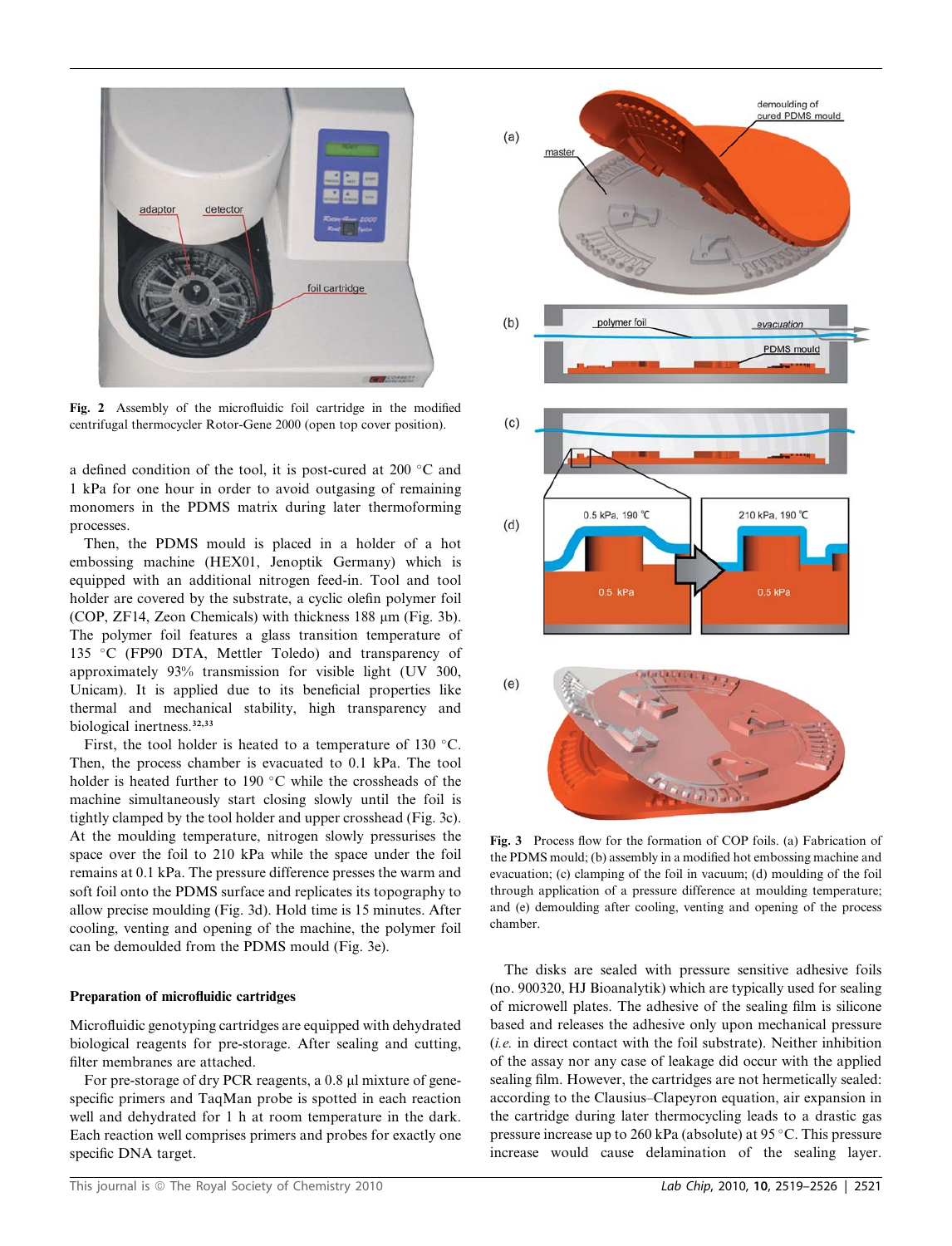Therefore, we provide each segment with a 2.0 mm venting hole to ensure atmospheric pressure during thermocycling. In order to prevent DNA contaminations, each venting hole is sealed with a hydrophobic membrane (GORE™ Medical Membranes MMT-314, W. L. Gore & Associates, Inc.) that filters aerosols of 100 nm diameter with a 99.99% efficiency (material datasheet). No case of DNA contamination was observed in any of our experiments which will be discussed later in this paper.

Laser cutting (PLS 3.60, Universal Laser Systems) is applied to cut the disks in a circular shape and to provide alignment and inlet holes as well as through holes for sufficient air flow during thermocycling.

### Sample loading

Insertion of a sample liquid is a main issue for all laboratory applications, especially in the context of prevention of crosscontaminations as well as sample integrity. However, operator interfaces are often disregarded in the design of microfluidic chips: Zhang and Xing<sup>34</sup> list only one out of 44 reviewed PCR chips with a sample loading feature although problems with DNA contamination and bubble generation have been reported relating to sample insertion. They also recommend sealing of inlet holes by a tape in order to decrease risk of DNA contamination. However, adhesive tapes can delaminate if a liquid film of a (usually) wetting PCR buffer remains on the sealing surface (Fig. 4a). Therefore, our inlets feature a novel design to avoid such effects. The inlets are located in a depression at a lower level than the sealing surface (Fig. 4b). The hole diameter is 2.0 mm, depth and width of the depression are 2.5 mm and 4.0 mm, respectively. Additionally, it is recommended to apply hydrophobic pipette tips (so-called low retention tips) in order to further reduce contamination risks during sample loading.

### Centrifugal liquid handling

Centrifugal forces are used for microfluidic unit operations like transport, metering and separation. We have just recently reported on a new type of passive valve<sup>30</sup> which is applied here in combination with a distribution channel and metering chambers



Fig. 4 Method for sealing inlets after insertion of highly wetting liquids (not to scale). (a) Sealing tape is wetted by remaining liquid and can thus delaminate. (b) The novel inlet design prevents wetting of sealing surfaces and allows robust sealing of inlet holes.

(Fig. 1b).<sup>35</sup> The valving principle is based on a counter pressure of compressed air in the receiving (but unvented) reaction well.

A liquid volume of 90  $\mu$ l is inserted in each segment on the disk. After sealing of the inlet holes, the samples are aliquoted into eight adjacent metering chambers with a nominal volume of 10 ml at a rotational frequency of 6.6 Hz. An excess amount of 10 ml improves liquid handling and is collected in the adjacent waste reservoir located behind the metering chambers. The passive valves prevent filling of the reaction wells until unidirectional and alternating rotational frequencies between 6.6 and 27.2 Hz are applied (ramps of  $6.6$  Hz s<sup>-1</sup>).<sup>30</sup> The alternation is repeated ten times. Once the reaction wells are filled, the system is in a stable equilibrium. Stopping or spinning at any frequency does not change the position of the aliquots. Furthermore, all aliquots are separated from each other so that no liquid film connects the samples. Aliquoting is controlled by a supplementary relay in the device.

### PCR setup

The applied PCR mix is based on a commercially available buffer solution  $(1 \times$ , RealMasterMix with ROX, 5Prime, Germany). Further additives are target-specific primers (300 nM each), target-specific TaqMan probe (200 nM), bovine serum albumin (BSA, 0.3%, Carl Roth, Germany) and salmon sperm DNA (1 ng  $\mu$ l<sup>-1</sup>, Sigma Aldrich, Germany). We apply 10  $\mu$ l reactions and prepare sample volumes of 90 µl per microfluidic segment. In order to prove feasibility of the system, we primarily used the exfoliatin toxin  $A^{36}$  (ExfA) gene that is present in some methicilin-resistant S.  $aureus<sup>37</sup>$  (MRSA) strains as target for PCR amplification (primers and probe sequences in respective literature). Genotyping of other MRSA subtypes will be discussed later.

Reference PCR is conducted in the same Rotor-Gene device with standard microtubes and the respective mix. The temperature protocol for PCR in foil cartridge (set points) comprises an activation step at 95 °C (110 s) and 50 subsequent thermocycles including a melting step at 95  $\degree$ C (20 s) and annealing step at 57 °C (40 s) with subsequent fluorescence readout. For better comparability, the temperature protocol for reference PCR in microtubes is identical as the one used with the foil disk.

### Results and discussion

### Process characteristics

The main criteria for process characterisation were dimensional variations of the replicated foils and their deviation to the dimensions of the master. Further, wall thickness should not become too thin in order to conserve mechanical stability of the cartridge as well as preferably uniform heat transfer during later thermocycling.

The dimensions of characteristic geometries (widths A and B and length L, cf. Fig. 1b) are measured in 10 foil cartridges (Tesa Visio 300, Tesa Switzerland). Comparing the sizes of characteristic geometries between master and replicated foils (Table 1), the differences below 16  $\mu$ m remain negligible as they do not affect the performance of this application.

The variations of the characteristic geometries in the 10 replicates are below 3  $\mu$ m which is just slightly more than the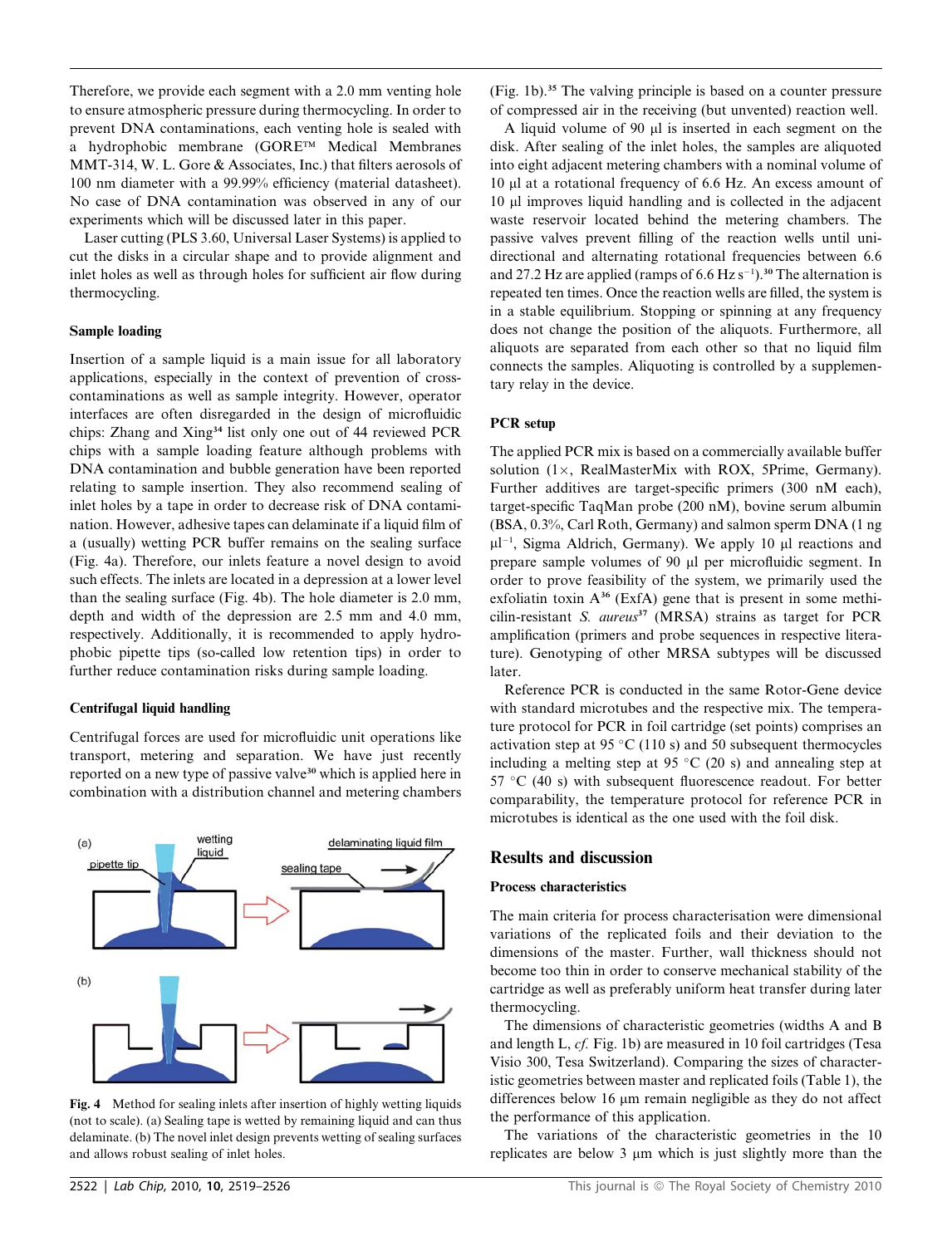Table 1 Characteristic geometries in master tool and 10 replicates

| Geometry <sup><i>a</i></sup> | Dimensions and<br>measurement errors<br>of PMMA master<br>tool/µm | Dimensions and<br>variations of 10<br>foil replicates/µm |
|------------------------------|-------------------------------------------------------------------|----------------------------------------------------------|
| Width A                      | 386 $(\pm 1)$                                                     | 382 $(\pm 2)$                                            |
| Width B                      | 3093 $(\pm 1)$                                                    | 3078 $(\pm 3)$                                           |
| Length L                     | 1918 $(\pm 1)$                                                    | 1930 $(\pm 1)$                                           |
| $\alpha$ cf. Fig. 1b.        |                                                                   |                                                          |

resolution capacities of the measurement equipment (systematic variation  $\pm 1$  µm).

A close-up of a passive valve channel is depicted in a SEM image (Fig. 5a). Sharp edges and even details like the replicated cutter paths are visible. Cutter grooves in the master with roughnesses in the range of approximately  $\pm 1.3$  µm (Zygo NewView 5022) are replicated in the foils in virtually equal quality.

Polymer foils are biaxially stretched during the thermoforming process. Usually, a high uniformity of foil thickness is desired in the field of thermoforming.<sup>10</sup> However, it is inevitable to obtain thinning of the foil material. The lateral elongation in  $x$  and perpendicular y direction goes along with a reciprocal decrease of foil thickness when a constant density of the foil during the whole process is assumed (with mass and thus volume remaining unchanged).<sup>38</sup> A polymer foil was patterned by a laser printer with a fine grid (edge lengths 0.5 mm) in order to visualise the effects of stretching due to lateral elongation during the foil replication. Stretching along the vertical sidewalls of a reaction well is shown in Fig. 5b. In vertical direction the factor of stretching amounts to an approximate average of 1.3 based on the initial edge length of the printed grid (arrow in Fig. 5b). The corresponding wall thickness is depicted in a cross-sectional view of the perpendicular plane  $C-C'$  (Fig. 5c). The cavity bottom remains at approximately 80% of initial foil thickness while the sidewalls and rims are stretched down to 50  $\mu$ m thickness in

corners. However, this does not affect mechanical stability for laboratory handling. A further beneficial feature of the process is its capability to mould straight and orthogonal walls without the need for draft angles or bevels since the flexible PDMS mould allows easy demoulding.

The described  $\mu$ TSL process chain takes less than one working day starting from a CAD scratch and including micromachining and casting of the master. Replication of foils takes approximately 30 minutes which is mainly due to warming and cooling phases of the machine. One PDMS mould can be used for far more than 140 replications.

### Liquid handling

The crucial aspects in liquid handling are primarily sample insertion as well as reliable and precise aliquoting. Also the properties of the sample liquid influence liquid handling. In our case, the applied buffer solution showed a static contact angle of 66° on COP (OCA 15+, DataPhysics Instruments) which is relatively high compared to several other PCR buffers (contact angles as low as  $25^{\circ}$ ). The inlet proved feasible in terms of resealing in 400 of 400 cases without a single failure. When this design element was omitted, resealing failed regularly even with application of hydrophobic (low retention) pipette tips. Therefore, the inlet design is essential if the hole has to be resealed by tape after filling.

It was feasible to aliquot liquid samples equally into eight reaction wells each. The passive valves feature suitable burst frequencies of 13 to 15 Hz depending on the hydropneumatic pressure induced by the filling height in the respective metering chambers. The resulting liquid volume in each reaction well was determined by observation of the relative filling level of each reaction well in relation to its actual volume which was measured beforehand (Tesa Visio 300).<sup>30</sup> The average volume of aliquots is 9.8  $\mu$ 1  $\pm$  3.4% non-systematic variation (N = 32) wells). The systematic deviation to the nominal volume of 10 µl is 2%. As a reference the standard EN ISO 8655 for multichannel piston pipettes demands a systematic deviation of less



Fig. 5 Details of thermoforming results. The numbers depict microfluidic structures like metering chamber (1), passive valve (2) and reaction well (3). (a) SEM image of a microfluidic channel on a foil disk. (b) Visualisation of stretching by a printed grid (initial edge length 0.5 mm). The arrow points in a direction of uniaxial stretching by a factor of 1.3 over a reaction well with height 2.0 mm. (c) Micrograph image of a reaction well (cross-section C–C'). Sharp edges on the channel inside and orthogonal walls without draft angles are feasible.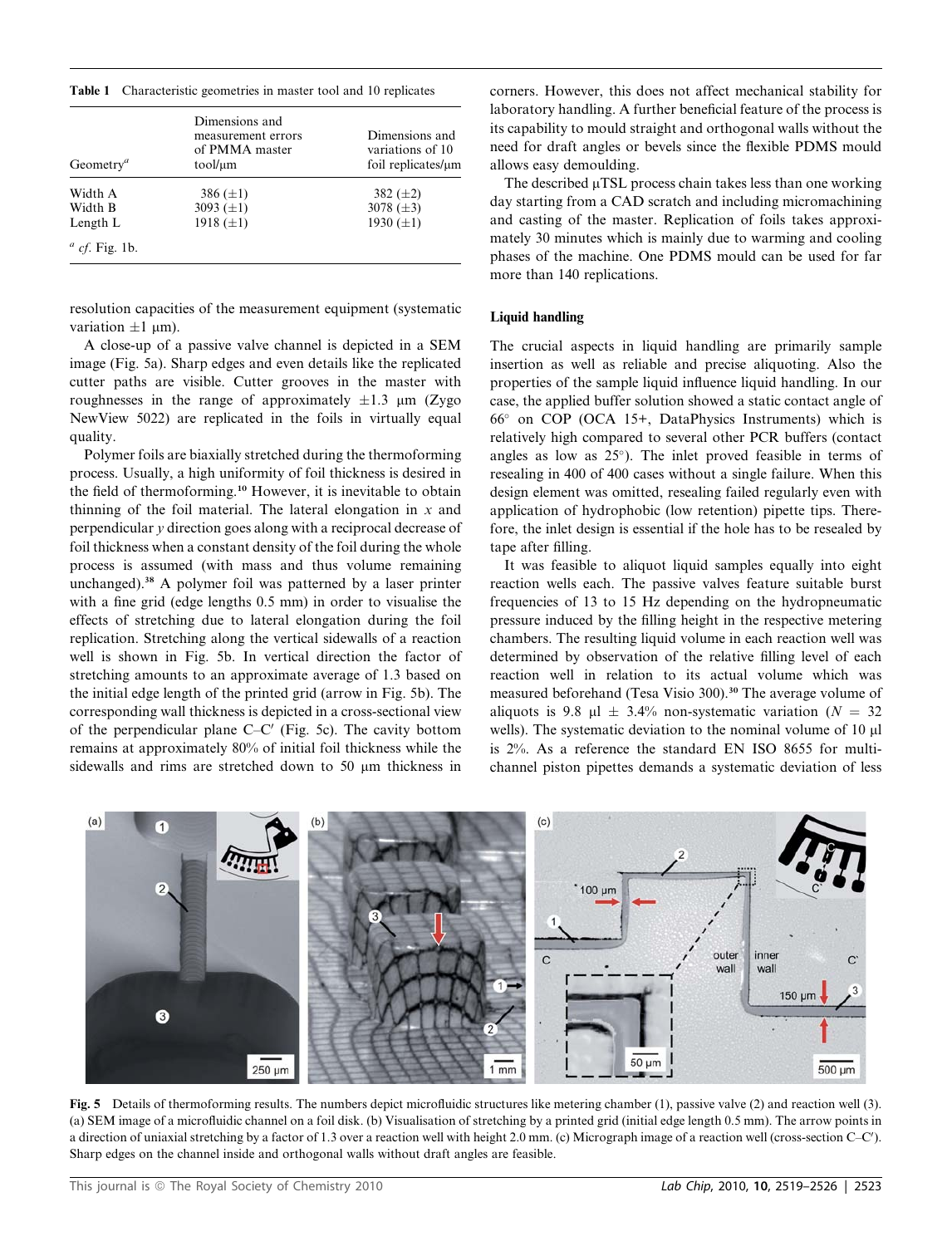than 2.4% and a non-systematic variation lower than 1.6% for nominal volumes of 10 µl. However, our achieved precision is fully acceptable for the requirements of the presented real-time genotyping assay. In case a significantly different PCR buffer is applied, a redesign of the centrifugo-pneumatic valve might be necessary. Burst frequencies particularly depend on the surface tension of the sample liquid and geometric properties like crosssection of the passive valve channel and the volume of the reaction wells.<sup>30</sup>

### Real-time PCR

The main characteristics of assays for nucleic acid analysis by real-time PCR are sensitivity (lower limit of detection of DNA copies), specificity (capability to detect one specific DNA sequence in a surplus of other DNA), reaction efficiency (probability of duplication of a specific DNA sequence within each PCR cycle), intra-disk variation (range of threshold cycles for replicates on disk) and generally disk-to-disk variation (reproducibility) of all these parameters.

In a first experiment, sensitivity was examined in a total of three foil disks (Fig. 6a). We selected exfoliatin toxin A (ExfA) as target sequence. Each of the three disks comprised 4 separate segments that were each filled with a sample of specific DNA concentration. Each disk contained one segment with a concentration of (statistically) 3.5 copies per reaction well and one segment with a no template control (NTC). Each of the remaining segments was filled with samples containing 35, 350, 3500 or 35 000 copies of target DNA per reaction well, respectively. ExfA-specific primers and probes were dehydrated in each reaction well. The results of the real-time detection are displayed as standard curves (Fig. 6a). Amplification and detection of less than 10 copies per reaction well are feasible in our system and were performed successfully in the respective segments in each of the three foil disks.

The same experiment was conducted in PCR microtubes as a reference. The variation of obtained threshold cycles  $(c_T)$  per concentration is compared between experiments on disk and reference in tubes. The variation of threshold cycles in the disk is below 1.5 cycles for less than 10 DNA copies per reaction and below 0.5 cycles for more than 10 000 copies per reaction.

The efficiency of PCR amplification is determined by the slope m in the standard curve with change of threshold cycle  $c_T$  and change of log (copy number)

$$
m = \frac{\Delta c_{\text{T}}}{\Delta \log \text{(copy number)}}\tag{1}
$$

The reaction efficiency  $E$  is hence calculated as

$$
E = (10^{-1/m}) - 1 \tag{2}
$$

An efficiency of 100% is equivalent to a doubling of amplicons in every thermocycle. The amplification efficiencies on disk were 83% (Disk 1 with 3.5/35/350 DNA copies per reaction well), 90% (Disk 2 with 3.5/3500/35 000 DNA copies per reaction well), and 97% (Disk 3 with 3.5/35/3500 DNA copies per reaction well). The respective efficiency of reference PCR in microtubes was 74% (thermocycling conditions identical to disk protocol). The inferior efficiency of the reference PCR is attributed to suboptimal thermocycling conditions by heat convection. The regimes of air flow are very different for the foil disks and the standard rotor, respectively.

Cross-contamination of reactions by carryover of DNA is a permanent risk in PCR analysis. A highly sensitive PCR setup can be contaminated by a single DNA copy. Since our reaction wells are only spatially and not hermetically separated from each other, there is a theoretical risk of well to well contamination. Therefore, we examined the occurrence of carryover from well to well during thermocycling by dehydrating high DNA copy numbers (350 000 copies of subtype ExfA each) in wells 1, 3 and 5. Wells 2, 4 and 6 in between were left empty (see schematic in Fig. 6b). Wells 7 and 8 served as references with lower copy numbers of 350 and 35 copies, respectively. This scheme was parallely repeated in all four segments of three disks. The wells were flushed with a PCR reaction mix containing only specific primers and probes but no target DNA. Then, real-time PCR



Fig. 6 Results of real-time PCR on a foil disk. (a) Threshold cycles and standard curves of 3 foil disks with varying copy numbers and a reference in standard tubes. Amplification of less than 10 copies per reaction is feasible. (b) Examination of cross-contamination across the reaction wells. High amounts of DNA do not contaminate adjacent wells with NTCs as NTC signals remain below threshold.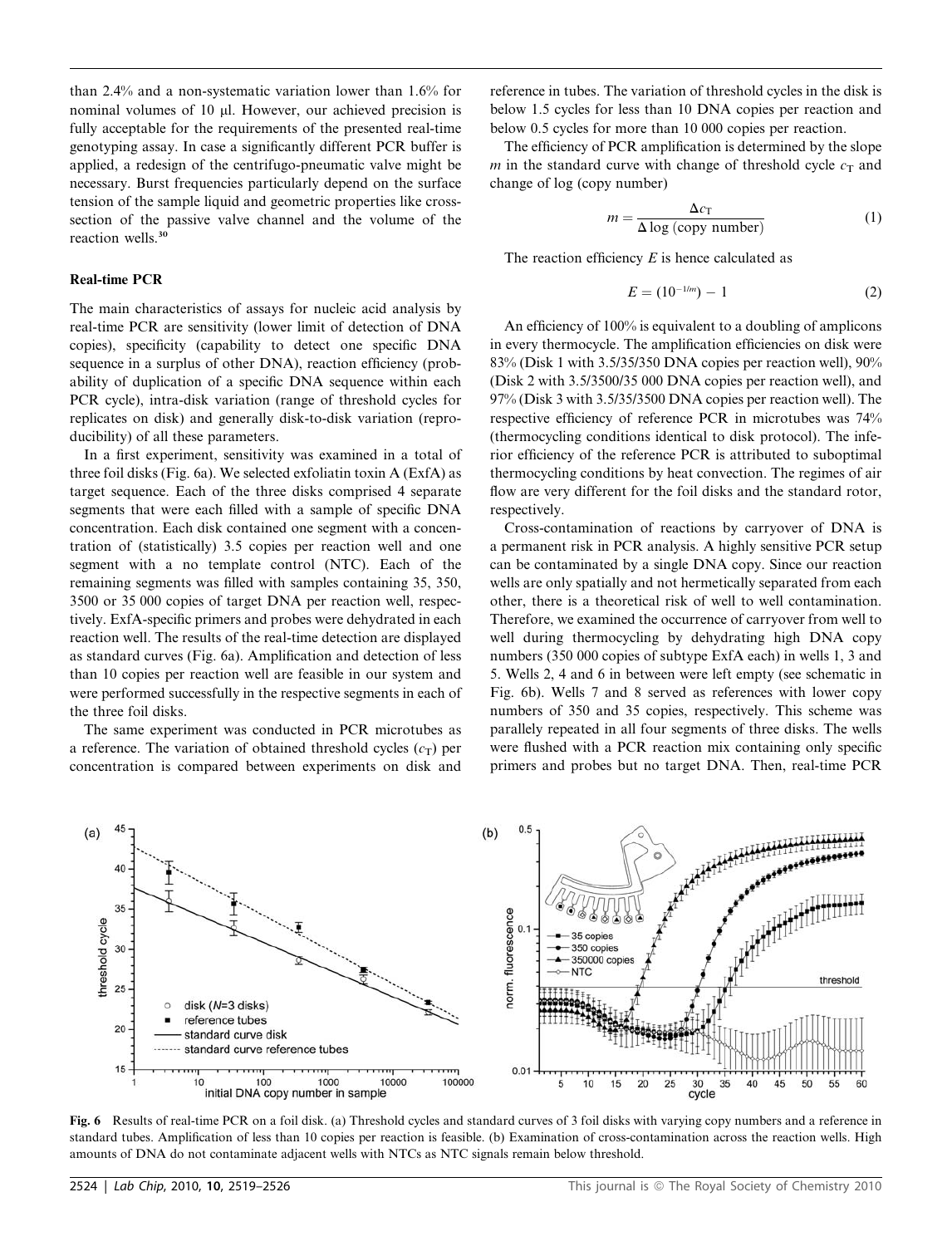| Sample          | $\operatorname{Exf}\nolimits$ | $\operatorname{ExfB}$ | $\mathsf{PVL}$ | $T\!S\!S\!T\!-\!1$ | $\ensuremath{\mathsf{SCC}}$ I | $\operatorname{SCC}$ II | SCCmec IV | Lambda |
|-----------------|-------------------------------|-----------------------|----------------|--------------------|-------------------------------|-------------------------|-----------|--------|
|                 | $^{+}$                        |                       |                |                    |                               |                         |           |        |
| ∍               |                               | $\ddot{}$             | —              |                    |                               |                         |           |        |
|                 |                               |                       | n              |                    |                               |                         |           |        |
|                 |                               |                       |                | $^+$               |                               | $^+$                    |           |        |
|                 |                               |                       |                |                    |                               |                         |           |        |
| 6               |                               |                       |                | $^{+}$             |                               | $\pm$                   |           |        |
| 7 <sup>a</sup>  |                               |                       |                |                    |                               |                         |           |        |
| 8               |                               | $^+$                  |                |                    |                               |                         |           |        |
| 9               |                               |                       | n              |                    |                               |                         |           |        |
| 10              |                               |                       |                |                    | $\pm$                         |                         |           |        |
| 11              |                               |                       |                |                    |                               |                         |           |        |
| 12              |                               |                       |                | $^{+}$             |                               | $^+$                    |           |        |
| 13              | $^+$                          | $^+$                  |                |                    |                               |                         |           |        |
| 14              |                               |                       | $\mathbf n$    |                    |                               |                         |           |        |
| 15              |                               |                       |                |                    |                               |                         |           |        |
| 16              |                               |                       | $\mathbf n$    |                    |                               | $^+$                    |           |        |
| 17              |                               |                       |                |                    |                               |                         |           |        |
| 18              |                               |                       |                |                    | $\overline{+}$                | $^+$                    |           |        |
| 19              | ┿                             |                       |                |                    |                               |                         |           |        |
| $20^b$          |                               |                       |                |                    |                               |                         |           |        |
| 21 <sup>c</sup> |                               |                       | n              |                    |                               |                         |           |        |
| $22^d$          |                               |                       |                |                    |                               |                         |           |        |

<sup>a</sup> Sample contained degraded DNA of SCC*mec* type IV and could thus not be amplified on disk and in reference tubes.  $\frac{b}{c}$  Feasibility of positive control: sample contained DNA of Lambda. <sup>c</sup> Negative control: sample contained DNA of SCCmec type V. <sup>d</sup> Negative control: sample contained DNA of E. coli.

was performed. The NTC samples did not generate any signal even after 60 thermocycles while the samples with 350 000, 350 and 35 copies were amplified as expected (Fig. 6b).

DNA carryover could not be detected despite the fact that a weight loss of approximately 5% of liquid was observed due to evaporation during thermocycling. In comparison, 24 standard microtubes initially filled with 10 µl of PCR buffer each lost around 8% of weight based on the initial amount of liquid after 50 thermocycles. We conclude that there is practically no effect of DNA copies leaving the disk through the pressure balance air hole. In addition, the air hole is about 35 mm away from the nearest reaction well (nearly twice the distance between two wells). Potential aerosol transfer is further constricted by narrownecked channels and the hydrophobic filter membrane.

Specificity is demonstrated in a genotyping assay with genomic DNA isolated from patients infected with different subtypes of MRSA. Seven respective genetic subtypes were examined (primer and probe sequences in respective literature): exfoliatin toxin A<sup>36</sup> (ExfA), exfoliatin toxin B<sup>36</sup> (ExfB), staphylococcal toxic shock syndrome toxin<sup>36</sup> (TSST-1), Panton–Valentine leukocidin<sup>39</sup> (PVL), staphylococcal cassette chromosome  $mec^{39}$  (SCCmec) type I, type II and type IV. DNA samples were provided and prepared by the University Hospitals of Geneva, Switzerland.

A total of 11 disks were prepared comprising 44 independent microfluidic structures. Respective primers and probes were prestored in each structure so that each genetic subtype could be detected in one reaction well. Additionally, primers and probes for MRSA-unrelated Lambda phage DNA were pre-stored in one reaction well per structure in order to provide possibility to include a positive reaction control. A total of 22 samples were examined in duplicates, *i.e.* a total of 44 genotyping assays. Results are summarized in Table 2.

The clinical samples comprised single- and multilocus genotypes of MRSA (*i.e.* a sample containing genetic sequences of more than one specific subtype) as sometimes prevalent in clinical settings. One sample contained genomic DNA of Escherichia coli and another one contained DNA from SCCmec type V as negative controls. Both were tested true-negatively. One sample contained degraded DNA and could thus not be sufficiently tested. Further, it was found that the applied PCR mixture was not capable to amplify the PVL gene target (neither on disk nor properly in reference tubes). Hence, when compared to references, all 22 out of 22 samples were correctly examined by ondisk genotyping in 44 independent assays. These results show that high specificity is provided with our system.

The time for sample-in to result after 50 thermocycles is approximately 110 minutes for both the foil disk and the standard microtubes. This is owed to the holding times as well as the heating and cooling rates of the instrument. The duration for thermocycling is in good average compared to the state of the art of commercial thermocycling machines.<sup>40,41</sup>

Foil disks are exposed to varying temperature conditions during thermocycling which can lead to slight distortions of the cartridges. The distortions are mainly based on the difference between the thermal expansion coefficients of the COP substrate foil and the self-adhesive sealing foil. However, this effect does not interfere the readout process as the customized cartridge holder in the thermocycling device sufficiently clamps the foil disks.

### Conclusions and outlook

We have shown feasibility of advanced microthermoforming by soft lithography  $(\mu$ TSL) and further demonstrated suitability of microfluidic foil cartridges for centrifugally actuated liquid handling and subsequent sensitive nucleic acid analyses.

The presented prototyping process combines advantages of soft lithography and positive tool design. It is not required to integrate draft angles or bevels in the tool because the flexible foil